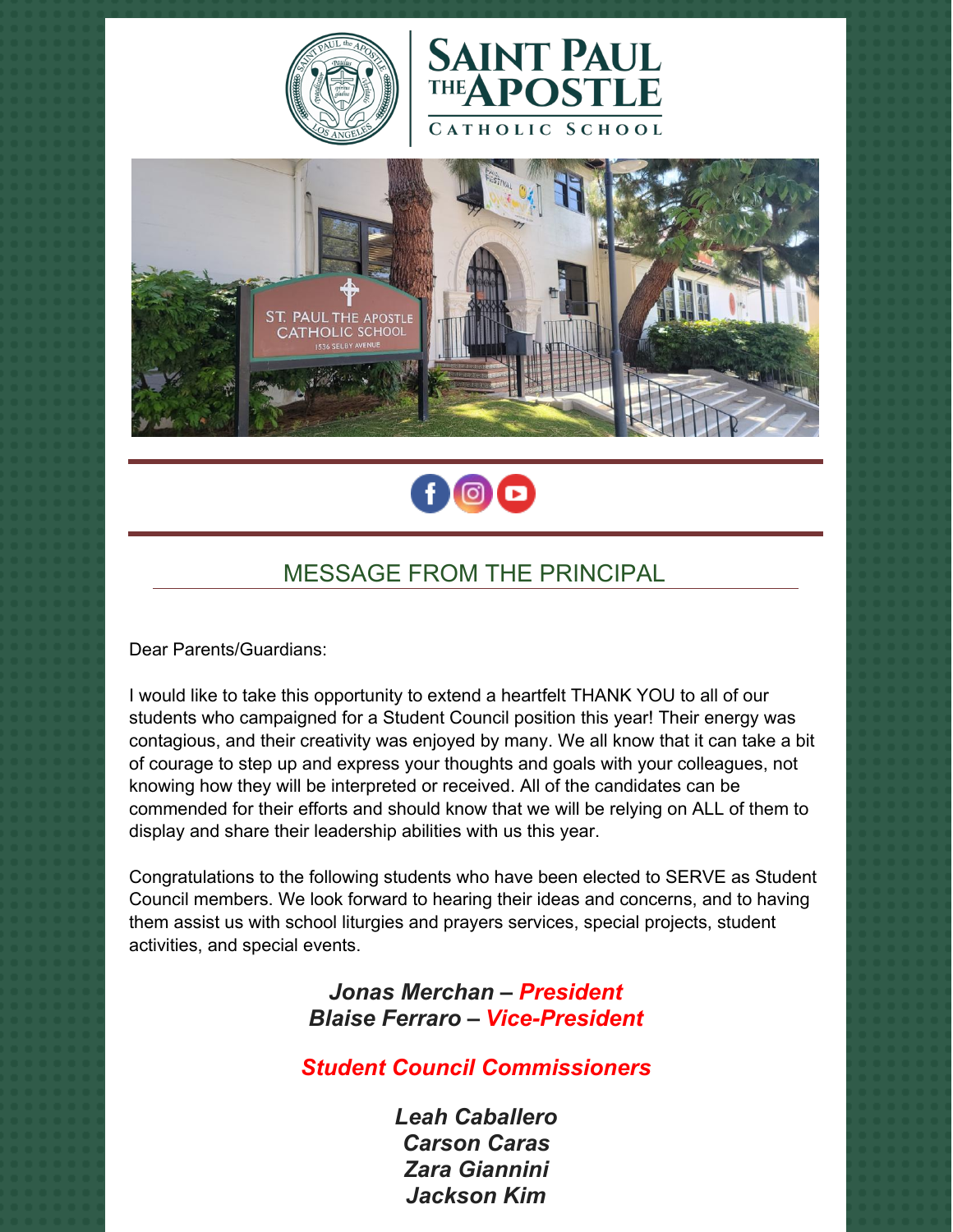# *Samantha Nugent Gabriel Prunier Herman Kylie Quintanar Cole Wiggins*

We have a very busy week ahead of us with Back-to-School Night, Picture Day, our first Student Body Mass, the welcoming of our School Counselors, and continued preparations for our Fall Festival. As we continue to move forward this year, we will embrace the many challenges of the future while we continue to cherish and acclaim the traditions of the past. Please keep us in prayer, and know how much we appreciate your continued support, words of encouragement, and cooperation.

May our combined mission of preparing our students for a life of faith, virtue, and excellence continue to be blessed for many more years to come!

Peace and Blessings,

Crystal Pinkofsky Principal

# **ANNOUNCEMENTS**

# **BACK-TO-SCHOOL NIGHT**



This is just a friendly reminder that our Back-to-School Night will be held THIS EVENING, September 13, beginning at 6:30 p.m. We hope you will be able to join us for an evening of important information via Zoom. Fr. Gilbert Martinez will begin our "virtual" general meeting which you can be viewed by clicking the Zoom link page below. Fr. Gil's prayer and welcome will be followed by brief presentations from our SPA community leaders:

> **Michael Ness – School Board President Patricia Musitano – PWC President Wanda Ahmadi – Festival Chairperson Christopher Greenspan – Sr. Stella Foundation President**

At 7:00 p.m., parents will be invited to login and meet with your children's teachers using the Zoom links in the **Virtual Back to School Night Page**below. Topics to be discussed at each grade level will include "classroom" policies and procedures, curriculum highlights, homework expectations, communication procedures, Outreach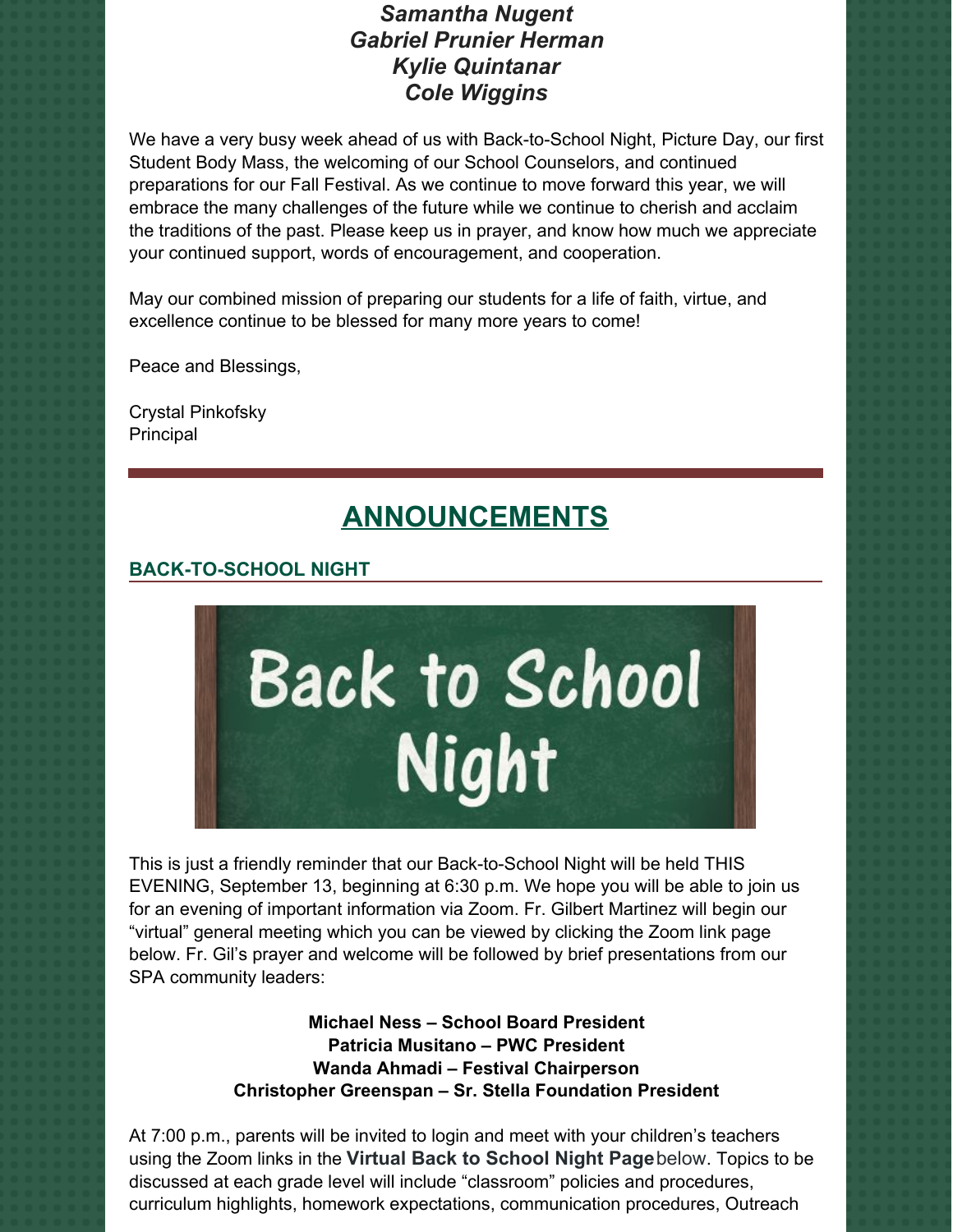Counseling services, and any special projects or activities (including field trips) that are being planned for this year. We hope to see you later this evening!

# **Virtual Back to [School](https://school.sp-apostle.org/2021-back-to-school-night-zoom-links) Night - Zoom Link Page**

It is our goal that these meetings be both productive and informative. Every family is strongly encouraged to have at least one parent in attendance, but if you have a scheduling conflict the meetings will be recorded for you to review at a later time.

## **MASS OF THE HOLY SPIRIT**

Every year, our faculty, staff and students gather together to begin our school year with prayer and song during our Back-to-School Mass. Although we cannot all physically be together inside of the church, that tradition will continue. **This special liturgy will be held this Thursday, September 16, beginning at 8:30 a.m.** Our 8th and 3rd grade classes will be in church, and our other classes will be able to join us via the St. Paul the Apostle Media on YouTube.



### **PICTURE DAY!**



Picture Day for our students will be held this Thursday, September 16th. Order forms were sent home with all of the students last week. Please make certain that your children will be in their regular SPA school uniforms—no PE or Festival attire may be worn for pictures. Please note that you may also order pictures online using the following link:

#### **<https://www.barksdalestorefront.com/shop/login/?ac=0021297IN>**

If that doesn't connect for any reason, you can also log into the Storefront website at **[www.barksdalestorefront.com](http://www.barksdalestorefront.com/)** and use this password: **0021297IN**.

All online orders must be submitted between now and 24 hours after Picture Day. When an order is placed online, you will receive a camera pass via email. This can be printed, given to the student and brought to Picture Day. The photographer will photograph the camera pass along with the student. After 24 hours, the online ordering access may close. Parents will have a second opportunity to order prints when pictures have been delivered, but all those orders are subject to shipping and handling costs of up to \$8.50 and will be shipped directly to your home.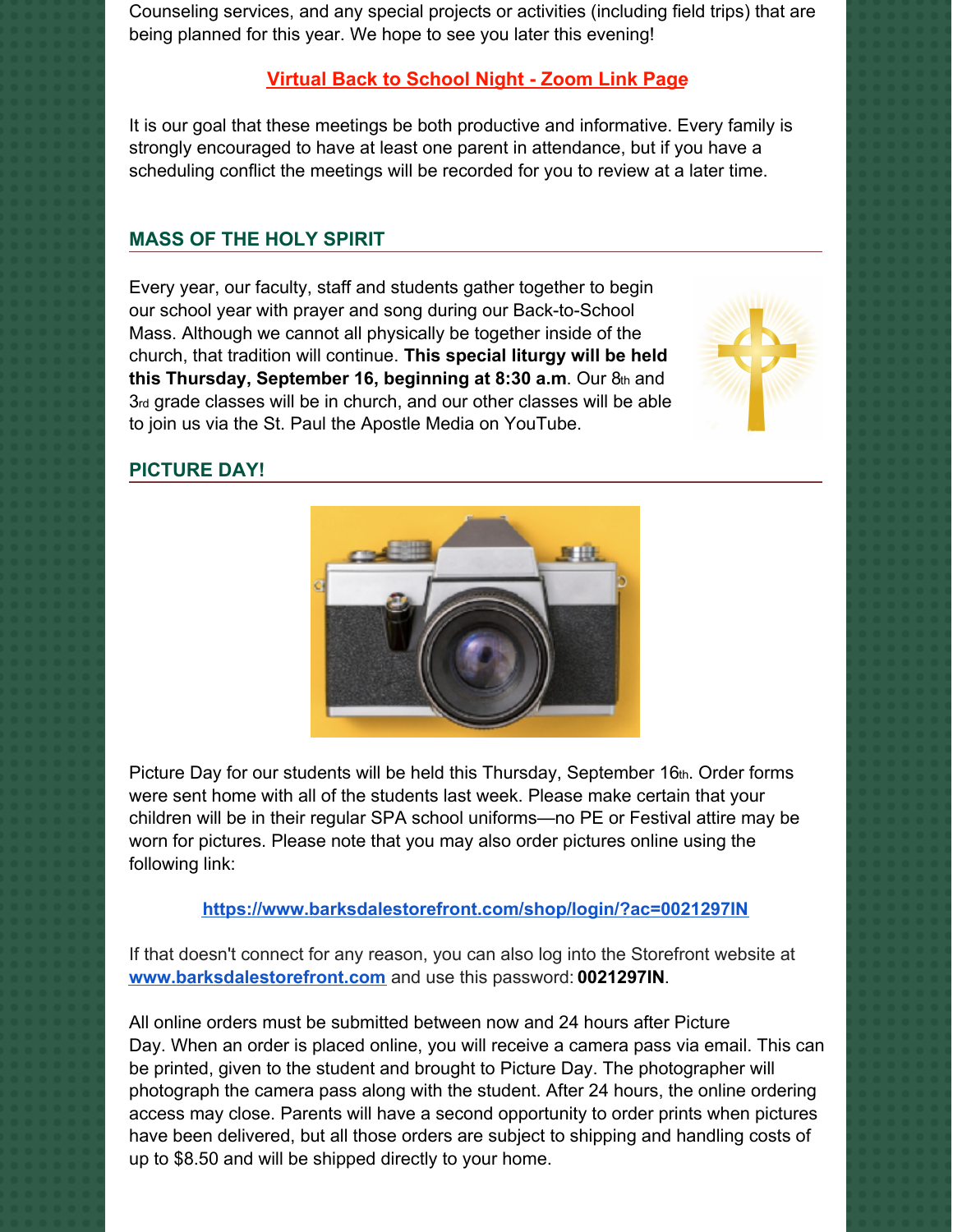

We are pleased to announce that for the fourth consecutive year, Outreach Concern Inc. has contracted with SPA to provide counseling and support services to help our students meet their potential. **Ms. Caitlin Buys** and **Ms. Vivien Chia** will be available to work with our school community beginning today and will remain with us through June 2022. Counseling can provide a student support and direction with their academics, develop an understanding of the behavior they demonstrate and how it may impact themselves or others, help a student control their emotions, or improve social skills. Sometimes a child's behavior can impact their ability to succeed both in and outside the classroom. This is where counseling can help both the student and their parents focus on meeting whatever needs are identified to support their success. **Students may need to see one of the Outreach Concern counselors:**

- If the student feels sad, confused, shy, angry or anxious
- When changes in the student's environment affect their well-being
- When a student's family circumstances change
- When influences distract or cause a student to feel anxiety, fear or concern
- When a student experiences a loss of a family member, friend or pet
- When home stressors affect school performance, behavior or social life
- When a student is consistently absent from school
- When a student struggles academically

Partnering with parents and teachers, the school counselor's goal, much like yours, is to support your child in identifying whatever problem or concern is keeping them from achieving success, enhancing their self-esteem, confidence and motivation. If you would like to request the services and support of our counselors, please note that we MUST have a signed consent form on file. These consent forms will be sent home with your children this week. Please sign them when they are received, and return them to your child's teacher immediately. Thank you for your attention to this important matter.

# **SPA COVID TESTING**



As planned, our next round of COVID testing for all faculty, staff and students will be held this **Wednesday, September 8**, beginning at 8:15 a.m. The **ONLY** document your children will need to have for testing is a dated and signed copy of the **COVID-19 Patient Test Request Form**. You do **NOT** need to send the Blanket Consent Form, nor a copy of your Insurance card. When completing the Patient Request Form, please remember to **include your email address** so that the results of

the lab test can be sent directly to you, as well as Nurse Anderson. **We strongly suggest that you TYPE the requested information onto the form so that everything—including your email address—is legible**. Keep in mind that we are not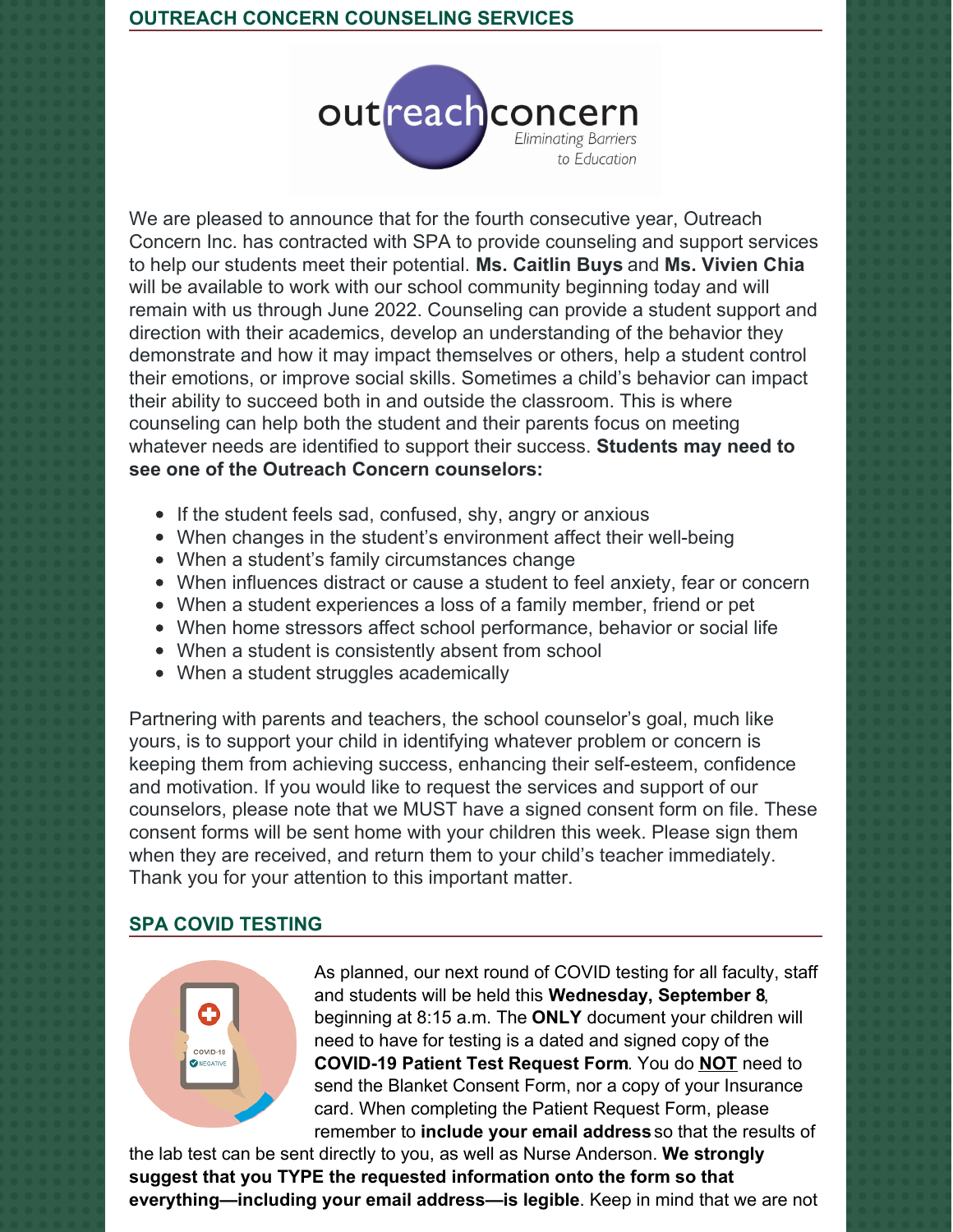using a "rapid" test, so we should expect to receive the results in approximately 24 hours. If you have not received the results by then, please contact the lab or Nurse Anderson.

Any measures that we can take to help keep our community safe is well worth the effort. Thank you for your cooperation regarding this very important matter!

# **[COVID-19](https://school.sp-apostle.org/wp-content/uploads/2021/08/PATIENT-REQ-FORM-7-15-21.pdf) Patient Test Request Form Link**

## **TRAFFIC REMINDERS**

Last week I received a very polite, descriptive email from one of our local neighbors that outlined their frustrations and concerns regarding traffic and parking in the neighborhood. Some of these concerns will be shared with you during Backto-School Night. In the meantime, please keep the following traffic reminders in mind when dropping off and picking up your children from school.



- Drop-off begins at 7:15 -- take advantage of an early arrival allowing your children some time on the schoolyard and no traffic lines
- No parking in the red zones or across driveways
- No cell phone or texting in the school area
- No U-turns on Selby or Ohio, before or after dropping your student off
- $\bullet$  No dogs in the cars we've had a couple of aggressive dogs attempt to interact with our volunteers (and not in a friendly way)
- Please follow the directions of the parent volunteers
- NO JAY-WALKING! There are simply too many cars that speed on Selby and Ohio, and the last thing we want is for anyone to get hurt.

## **SPECIAL GUEST SPEAKER at SPA!**

St. Paul the Apostle Church will be hosting "An Evening with Fr. Steven Bell" on Monday, September 19, at 7:00 p.m. The topic of the presentation will be "Racial Reconciliation and our Catholic Faith." In addition to the pandemic, our country has also been dealing with tremendous strife and social unrest this past year and a half. There are no easy answers, but our faith can be an important lens through which to analyze these realities and that helps us to discern the steps towards social action. Fr. Steven Bell, CSP will offer an overview of racial reconciliation efforts in light of the events of the past year and how our faith forms our approach. We hope that you will be able to join us for this event.

## **HEAL THE BAY!**



While September is SPA's festival month, it's also *Coastal Cleanup Month*. Join Heal the Bay for **Coastal Cleanup Month 2021** in Los Angeles County this September as they embark on **Healing Our Watersheds**. The Coastal Cleanup is Heal the Bay's biggest cleanup of the year. So, let's not miss out on making a giant impact in LA by participating in this important event.

*Please join the SPA community in a coastal cleanup event next Saturday, September 18, 2021 in Santa Monica.*